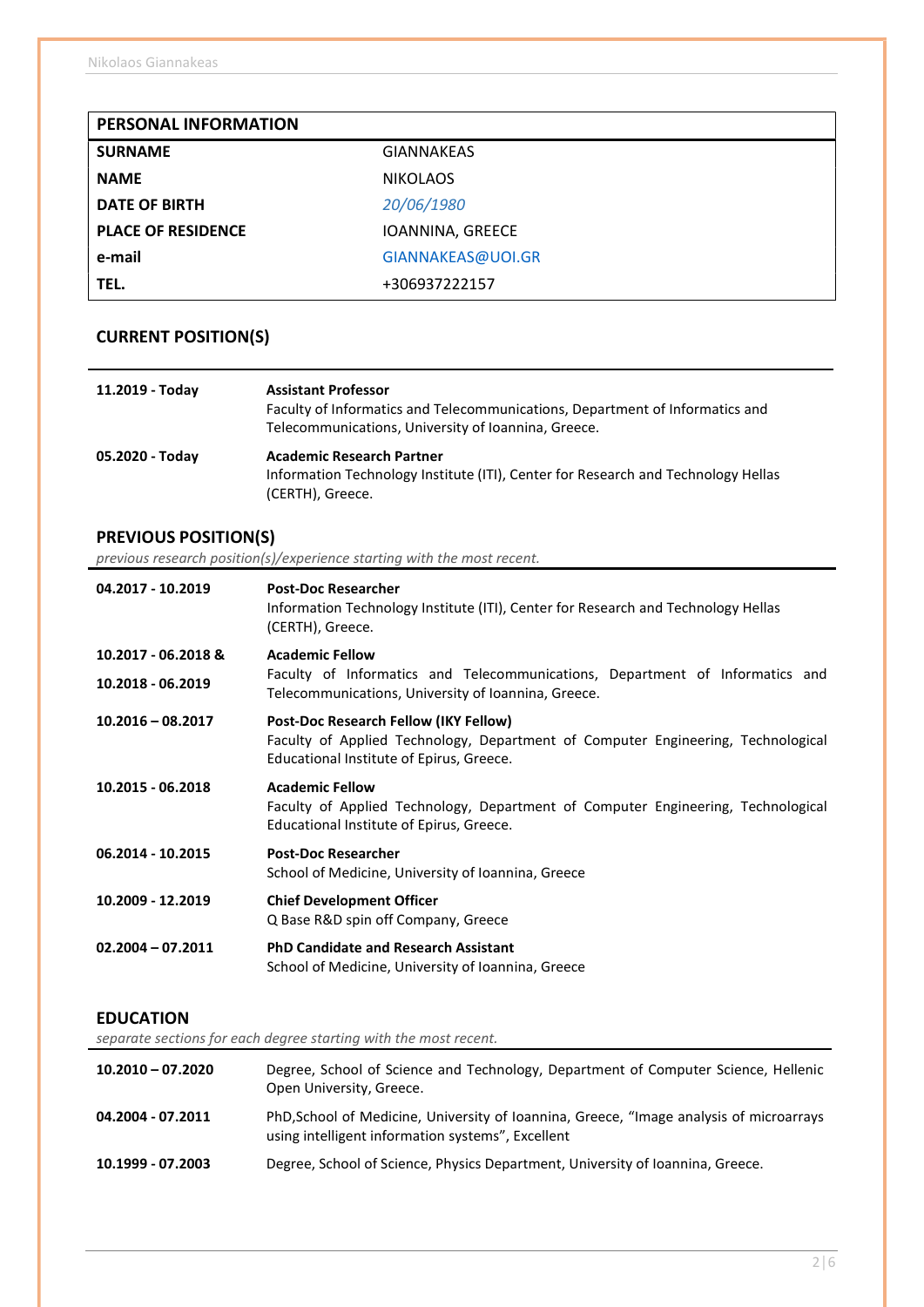### PUBLICATIONS

- High-Throughput, Machine Learning-based Quantification of Steatosis, Inflammation, Ballooning, and Fibrosis in Biopsies From Patients with Nonalcoholic Fatty Liver Disease, R. Forlano\*, B.H. Mullish\*, N. Giannakeas\*, J.B. Maurice, N. Angkathunyakul, J. Lloyd, A.T. Tzallas, M.G. Tsipouras, M. Yee, M. R. Thursz, R. D. Goldin, P. Manousou , Clin Gastroenterol Hepatol, S1542-3565(19)31505-8, 2019, DOI: 10.1016/j.cgh.2019.12.025 (IF: 7.958) \* Joint first author
- Derivation and validation of a cardiovascular risk score for prediction of acute cardiovascular events in nonalcoholic fatty liver disease; the importance of an elevated mean platelet volume, R.D. Abeles, B.H. Mullish, R. Forlano, A. Tzallas, N Giannakeas, M. Yee, J. Mayet, R.D. Goldin, M.R. Thursz, P. Manousou, Alimentary Pharmacology & Therapeutics, 49(8) 1077-1085, 2019. DOI: 10.1111/apt.15192 (IF: 7.731)
- Hybrid extreme learning machine approach for heterogeneous neural networks, V. Christou, M.G. Tsipouras, N. Giannakeas and A.T. Tzallas, G. Brown, Neurocomputing, 361, 137-150, 2019. DOI: https://doi.org/10.1016/j.neucom.2019.04.092 (IF: 4.072)
- A Hybrid Extreme Learning Machine approach for Homogeneous Neural Networks, V. Christou, M.G. Tsipouras, N. Giannakeas and A.T. Tzallas, Neurocomputing, 311, 397-412. 2018. DOI: https://doi.org/10.1016/j.neucom.2018.05.064 (IF: 4.072)
- Training of deep convolutional neural networks to identify chronic and critical liver conditions in histopathology image samples, A. Arjmand, C.T. Angelis, V. Christou, A.T. Tzallas, M.G Tsipouras, E. Glavas, R. Forlano, P. Manousou, N. Giannakeas, Applied Science, 10(1), 42, 2020. DOI: https://doi.org/10.3390/app10010042 (IF: 2.217)
- Quantification of liver fibrosis-A comparative study, A. Arjmand, R. Forlano, M. Tsipouras, A. Tzallas, P. Manousou, N. Giannakeas, Applied Science,10(2),447,2019. https://doi.org/10.3390/app10020447 (IF: 2.217)
- Utilization of the Allen Gene Expression Atlas to gain further insight into glucocorticoid physiology in the adult mouse brain, K. Kalafatakis, N. Giannakeas, S.L. Lightman, I. Charalampopoulos, G.M. Russell, M.G. Tsipouras, A.T. Tzallas, Neuroscience Letters, 706, 194-200, 2019. DOI: 10.1016/j.neulet.2019.05.020 (IF: 2.173)
- A Methodology for Automated CPA Extraction using Liver Biopsy Image Analysis and Machine Learning Techniques, M. Tsipouras, N. Giannakeas, A.T. Tzallas, Z.E. Tsianou, P. Manousou, A. Hall, I. Tsoulos, E. Tsianos, Computer Methods and Programs in Biomedicine, 140, 61-68, 2017. DOI 10.1016/j.cmpb.2016.11.012 (IF: 3.424)
- EEG Window Length Evaluation for the Detection of Alzheimer's Disease over Different Brain Regions, K. Tzimourta, N. Giannakeas, A.T. Tzallas, L. Astrakas, T. Afrantou, P. Ioannidis, N. Grigoriadis, P. Aggelidis, D.G. Tsalikakis, M.G. Tsipouras, Brain Sciences, 9(4), 81, 2019. https://doi.org/10.3390/brainsci9040081 (IF: 2.786)
- Analysis of EEG signals complexity regarding Alzheimer's Disease, K Tzimourta, Th. Afrantou, P. Ioannidis, M. Karatzikou, A.Τ. Tzallas, N. Giannakeas, L. Astrakas, P. Angelidis, E. Glavas, N. Grigoriadis, D. Tsalikakis, and M.G. Tsipouras, Computers and Electrical Engineering, 76, pp. 198-212, 2019. DOI: 10.1016/j.compeleceng.2019.03.018 (IF: 2.189)
- A low-cost indoor activity monitoring system for detecting frailty in older adults, T. Tegou, I, Kalamaras, M.G. Tsipouras, N. Giannakeas, K. Votis, D. Tzovaras, Sensors, 19(3), 452, 2019. 10.3390/s190304522018 (IF: 3.031)
- A Generalized Method for the Gridding of Microarray Images with rectangular or hexagonal grid, N. Giannakeas, T. Kalatzis, M.G. Tsipouras, D.I. Fotiadis, Signal Image and Video Processing, 10(4), 719-728, 2016. DOI: 10.1007/s11760-015-0800-6 (IF: 1.894)
- Segmentation of Microarray Images Using Pixel Classification Comparison with Clustering based Methods, N. Giannakeas, P.S. Karvelis, T.P. Exarchos, F.G. Kalatzis and D.I. Fotiadis, Computers in Biology and Medicine, 43(6), 705-716, 2013. DOI: 10.1016/j.compbiomed.2013.03.003 (IF: 2.286)
- Spot Addressing for Microarray Images Structured in Hexagonal Grids, N. Giannakeas, T. Kalatzis, D.I. Fotiadis, Computer Methods and Programs in Biomedicine, 106, 1-13, 2012, 2009. DOI: https://doi.org/10.1016/j.cmpb.2011.08.001 (IF: 3.424)
- An Automated Method for Gridding and Segmentation Of cDNA Microarray Images, N. Giannakeas, and D. I. Fotiadis, Computerized Medical Imaging and Graphics, 33(1), 40-49, 2009. DOI: https://doi.org/10.1016/j.compmedimag.2008.10.003 (IF: 3.298)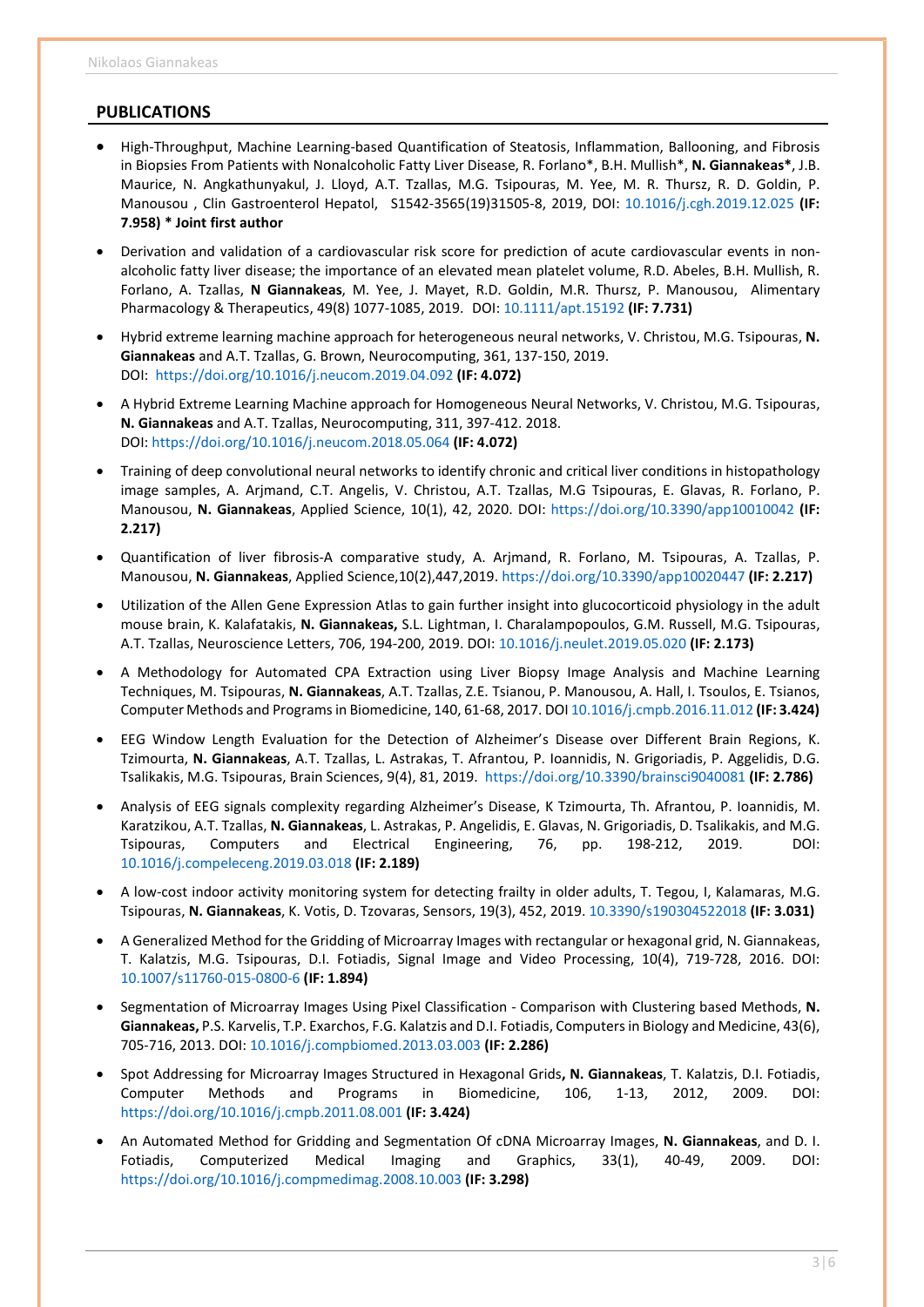#### CONFERENCES/WORKSHOPS/etc.

- International Joint Conference on Neural Networks, Self-Adaptive Hybrid Extreme Learning Machine for Heterogeneous Neural Network, July, 2020, Glasgow, Scotland, UK.
- 43rd International Conference on Telecommunications and Signal Processing (TSP), Transfer Learning versus Custom CNN Architectures in NAFLD Biopsy Images, July, 2020, Milan, Italy.
- 42nd International Conference on Telecommunications and Signal Processing, Deep Learning in Liver Biopsies using Convolutional Neural Networks, July, 2019, Budapest, Hungary.
- 42nd International Conference on Telecommunications and Signal Processing, A Lifetime Extension Framework for Wireless Sensor Networks, July, 2019, Budapest, Hungary.
- 42nd International Conference on Telecommunications and Signal Processing (TSP2019), Optimum capacity over power consumption requirements in MIMO systems, July, 2019, Budapest, Hungary
- The International Liver Congress of the European Association for the Study of Liver (EASL), Automated Quantitation of Ballooning, Inflammation, Steatosis and Fibrosis Using Machine Learning in Routine Histological Images of Liver Biopsies of Patients with NAFLD, Vienna, Austria, 2019
- 19th annual IEEE International Conference on BioInformatics and BioEngineering (BIBE), Automated Assessment of Pain Intensity based on EEG Signal Analysis, October, 2019, Athens, Greece.
- 30th annual IEEE International Conference on Tools with Artificial Intelligence (ICTAI), Random forests with stochastic induction of decision trees, 2018, Volos, Greece.
- PErvasive Technologies Related to Assistive Environments (PETRA) conference, Fat Droplets Identification in Liver Biopsies using Supervised Learning Techniques, June, 2018, Corfu, Greece.
- The International Liver Congress of the European Association for the Study of Liver (EASL), Development of an algorithm for the prediction of cardiovascular events in patients with NAFLD: the role of mean platele volume, 2017, Amsterdam, Netherlands.
- 24th Telecommunications Forum (TELFOR), NeuralGenesis: a software for distributed neural network training, 2016, Beograd, Serbia
- 24th Telecommunications Forum (TELFOR), Classification of EEG signals using feature creation produced by grammatical evolution, 2016, Beograd, Serbia
- 37th Annual International Conference of the IEEE Engineering in Medicine and Biology Society, A clusteringbased method for collagen proportional area extraction in liver biopsy images, 2015, Milano, Italy
- 10th IEEE International Conference on Information Technology and Applications in Biomedicine (ITAB 2010), Data analysis of Genome-Wide Association studies (GWAS) concerning rheumatoid arthritis and multiple sclerosis, 2010, Corfu, Greece.
- 32th Annual International Conference of the IEEE Engineering in Medicine and Biology Society, Polymerase chain reaction (PCR) and sequence specific oligonucleotide probes (SSOP) genotyping assay for detection of genes associated with rheumatoid arthritis and multiple sclerosis, 2010, Buenos Aires, Argentina
- 31th Annual International Conference of the IEEE Engineering in Medicine and Biology Society, Developing a genomic-based point-of-care diagnostic system for rheumatoid arthritis and multiple sclerosis, 2009, Mineapolis, U.S.A.
- 8th IEEE International Conference on Bioinformatics and Bioengineering, Intelligent Patient Profiling for Diagnosis, Staging and Treatment Selection in Colon Cancer, 2008, Athens, Greece
- 30th Annual International Conference of the IEEE Engineering in Medicine and Biology Society, A Classification-Based Segmentation of cDNA Microarray Images using Support Vector Machines, 2008, Vancouver, Canada.
- 29th Annual International Conference of the IEEE Engineering in Medicine and Biology Society, Multichannel Segmentation of cDNA Microarray Images using the Bayes Classifier, 2007, Lyon, France.
- 28th Annual International Conference of the IEEE Engineering in Medicine and Biology Society, An Automated Method for Gridding in Microarray Images, 2006, New York, USA.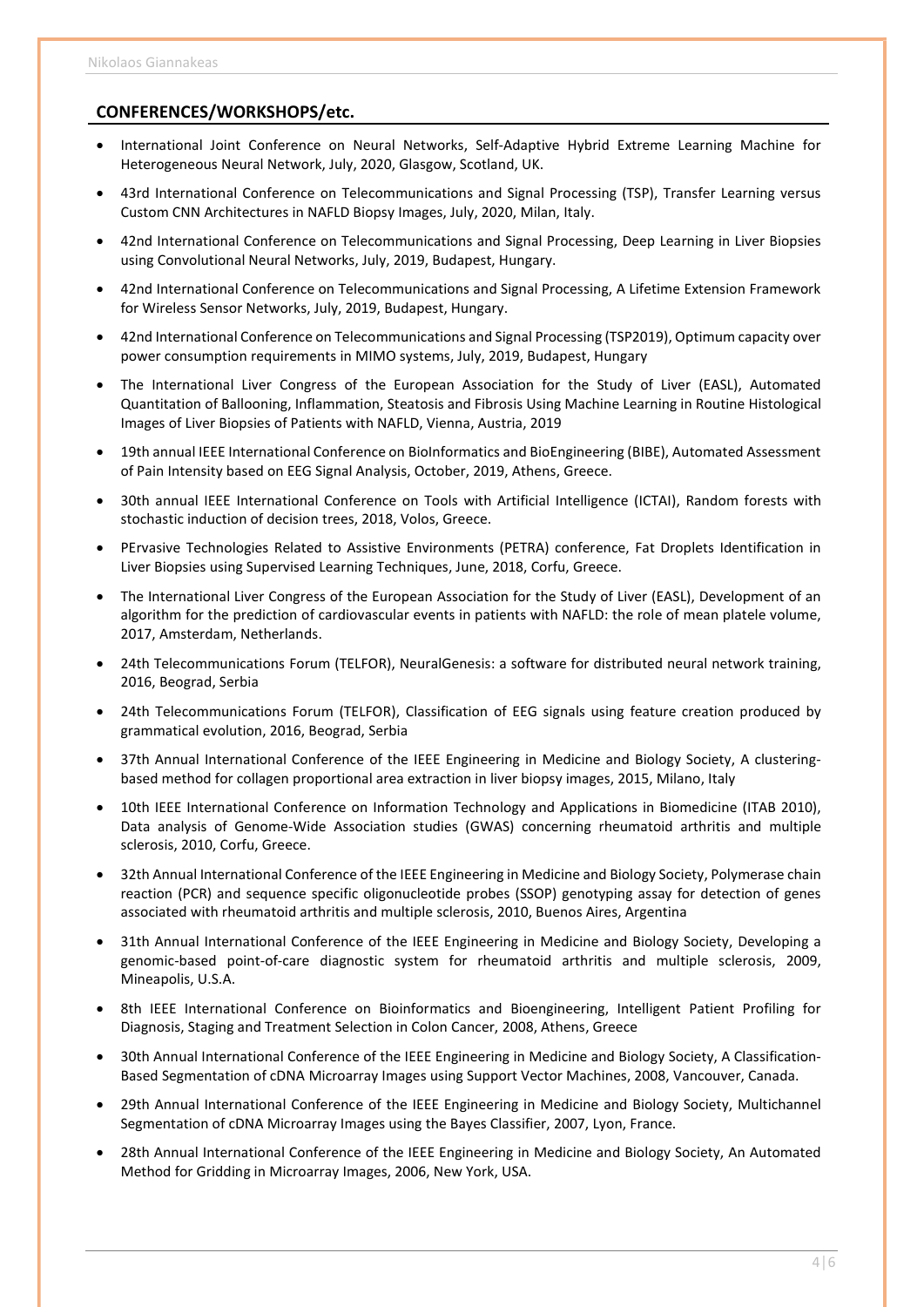### MEMBERSΗIPS & REVIEWING ACTIVITIES

- 2020 2020 Reviewer Board, Applied Science, MDPI
- 2019 2020 Guest Editor of Special Issue, "Human-Robot Interaction Applications in Internet of Things"
- 2020 2020 Reviewer in IEEE Access, (1) review
- 2018 2020 Reviewer in MDPI journals (15) reviews
- 2010 2020 Reviewer in Elsevier journals, (3) reviews
- 2009 2020 Reviewer, Annual Int. Conf. of the IEEE Engineering in Medicine and Biology Society (10 year)
- 2018 2019 Reviewer, International Conference on Information Technology & Systems (2 Years)
- 2007 2009 Student member, IEEE Engineering in Medicine and Biology Society (EMBS)

#### TEACHING ACTIVITIES

- 2019 2020 Lectures in Post-Graduate Program of the Department of Informatics and Telecommunications, University of Ioannina. Teaching "Advances in Digital Signal Processing" and "Biomedical Engineering"
- 2018 2019 Academic Fellow (16 teaching Hours per week)- Faculty of Informatics and Telecommunications, Department of Informatics and Telecommunications, University of Ioannina, Greece.
- 2015 2018 Academic Fellow (16 teaching Hours per week) Faculty of Applied Technology, Department of Computer Engineering, Technological Educational Institute of Epirus, Greece.
- 2013 2017 Adjunct Lecture in Post-Graduate Program of School of Medicine, University of Ioannina, "Nursing Pathology", Teaching "Medical Informatics",
- 2013 2014 Adjunct Assistant Professor Faculty of Applied Technology, Department of Computer Engineering, Technological Educational Institute of Epirus, Greece.

#### SUPERVISION OF GRADUATE STUDENTS AND POSTDOCTORAL FELLOWS

2013 - 2018 1 PhD (Currently) / 2 Master Student (Currently) / 10 Pre-Graduate Students (Completed) University of Ioannina, Greece. 2013 - 2018 1 Master Student (Completed) / 25 Pre-Graduate Students (Completed)

Technological and Education Institute of Epirus, Greece.

Medical Systems (CBMS-2017)

#### FELLOWSHIPS and AWARDS

2016 - 2017 IKY Fellowships of excellence for postgraduate studies in Greece - Siemens Program (Contract No. 2017-017-0173-11220), Faculty of Applied Technology, Department of Computer Engineering, Technological Educational Institute of Epirus, Greece. 2013 Supporting member of the team participated in the Health and Wellness Innovation 2013 award organized by Massachusetts Institute of Technology - MIT, prizes: i) Most Innovative Solution & ii) Best Use of Resources. http://excellence.minedu.gov.gr/draseis/listing/720-tzallas 2017 **International Patent** - Method and Glove/Device for the determination and improve evaluation of the motor symptoms of a disease, A. Tzallas, M. Tsipouras, I. Smanis, N. Katertsidis, N. Giannakeas, World Intellectual Property Organization, Pub. No.: WO2017221037, 28-12-2017 2011-2014 The project ALEXILIO, in which I have the role of Coordinator (see below) is presented as good practice of the action. http://www.antagonistikotita.gr/greek/worksResultsFull.asp?id=85 2017 1st Prize Student Best Paper Award in 30<sup>th</sup> IEEE International Symposium on Computer-Based